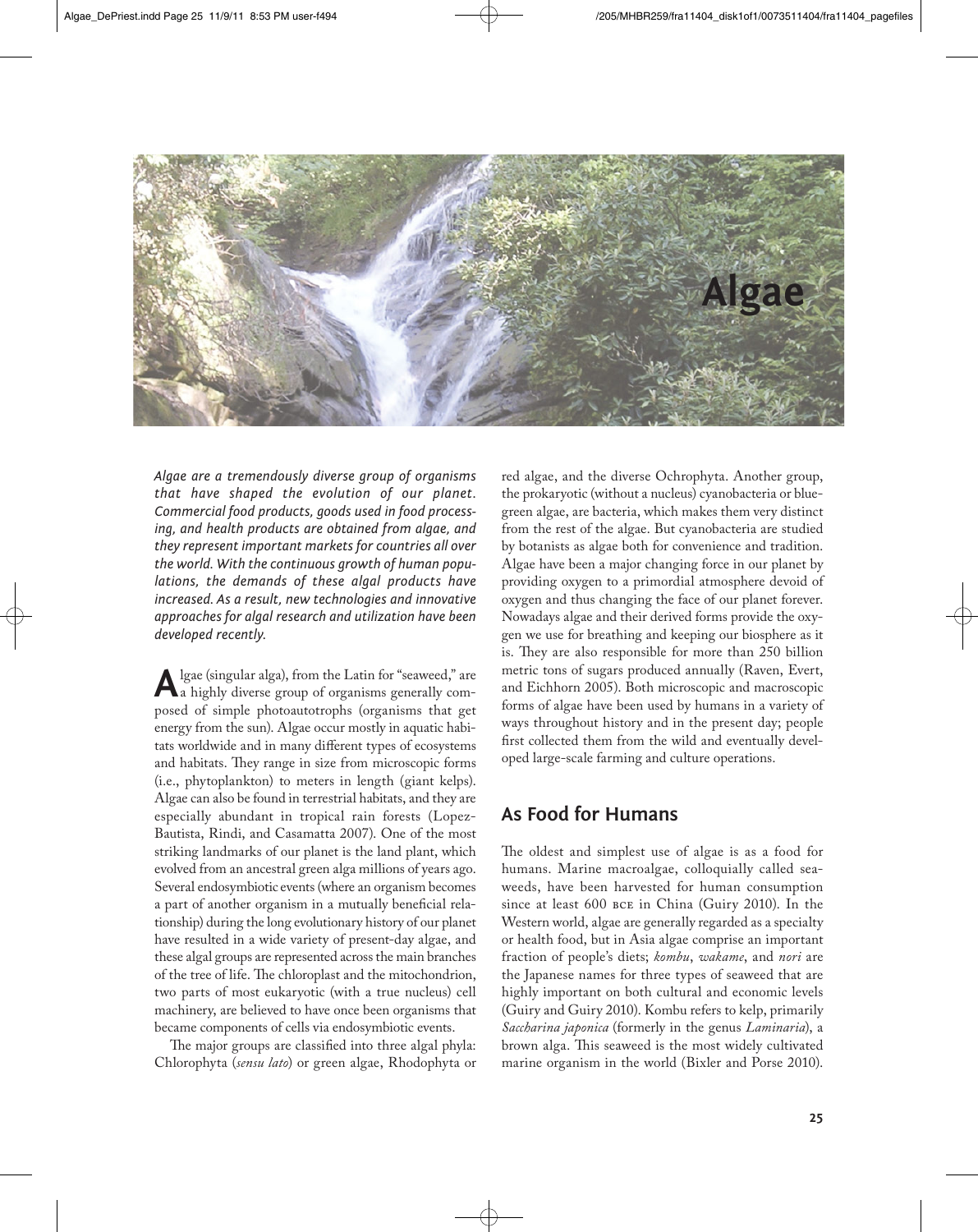*S. japonica* has been harvested primarily in China, where it is called *haidai*, after new methods of farming were developed in the mid-1900s (McHugh 2003, 4). Wakame is a specific brown alga under the scientific name of *Undaria pinnatifida*, and it is harvested in a similar manner to that of *S. Japonica*. In China, both brown algal species are cultivated on hanging rafts. In France, however, the wakame's cultivation requires a different approach including partial cultivation in laboratory conditions. Due to a different temperature tolerance and local food preferences, *U. pinnatifida* is cultivated primarily in Japan and also in Korea, where the alga is called *miyeok*  (McHugh 2003). Nori is the name given to various species of the red alga *Porphyra*, which is cultivated and consumed mainly in Japan, though *Porphyra* species in the past have been harvested in the wild in northern Europe as "laver" (Guiry and Guiry 2010). For centuries, nori was considered a luxury food because it was difficult to find in the wild or cultivate (McHugh 2003), but in 1949, Kathleen Drew (1949) discovered that *Porphyra* requires mollusk shells for part of its life cycle. She discovered that a cryptic filamentous form previously thought to be a completely different alga (called *Conchocelis*) was part of the nori life cycle. Since then, nori cultivation has grown, nori is more widely consumed, and it is harvested on an industrial scale. The economic impact of Drew's investigations was so significant that even to this day nori farmers celebrate the Drew Festival on April 14.

Many other edible algae are also harvested worldwide *.*  These include, among other, dulse (*Palmaria palmata*) and Irish moss ( *Chondrus crispus*) in Europe, *aonori* ( *Enteromorpha* spp. and *Monostroma* spp .) in Japan, sea moss ( *Gracilaria debilis)* in the Caribbean, sea grapes ( *Caulerpa lentillifera)* in the Philippines, and *cochayuyo* ( *Durvillaea antarctica*) in Chile. Seaweeds in general are a good source of vitamins and minerals and sometimes protein, though the proportions vary between species and harvest times (Noda 1993; Yamanaka and Akiyama 1993).

Microalgae are much less widely cultivated than macroalgae, but several cultures have developed ways to use microalgae as food. The most notable microalgal food source is a filamentous cyanobacterium widely called spirulina; this name comes from the genus *Spirulina*, though the algae in question have since been renamed *Arthrospira platensis* and *Arthrospira maxima* (Kómarek and Hauer 2010). Spirulina has served as a food ( *tecuitlatl*) for the precolonial Aztecs (Ortega 1972) as well as several present-day African cultures (Chamorro et al. 1996). Although *Arthrospira* is a microorganism, it often grows in mats that can be skimmed off the surface of water in a wide variety of environments, requiring little in terms of resources. Along with the fact that spirulina is a very good source of protein and other nutrients, the ease of cultivation of spirulina has made it appealing for use in

developing countries in which hunger is a widespread problem (IIMSAM 2006). Spirulina and other cyanobacteria such as *Aphanizomenon flos-aquae* (Pugh et al. 2001) are also used as nutritional supplements or food additives, with various health benefits cited as a result of their consumption. In addition to any vitamins present, examples of these purported health benefits include immunostimulatory (Pugh et al. 2001) and antioxidant properties (Wu et al. 2005). Conversely, certain cyanobacteria have been known to produce toxins affecting humans and economically important fisheries. These toxins include beta-methylamino-L-alanine (BMAA), saxitoxin, and microcystin, raising the question of whether the consumption of cyanobacteria is safe (Gilroy et al. 2000). Biomagnification of BMAA in particular has been observed in studies of the Chamorro people of Guam, where the incidence of neurodegenerative disease is fifty to one hundred times the incidence elsewhere (Cox, Banack, and Murch 2003). But recent investigation challenges a correlation between the neurodegenerative disease and the BMAA produced by cyanobacteria (Snyder et al. 2009). Some cyanobacterial toxins have been proven useful in pharmacology, such as tolytoxin produced by the cyanobacterium *Tolypothrix* (Graham, Wilcox, and Graham 2009) *.* Besides cyanobacteria, some green microalgae are used in industries; the alga *Dunaliella* is harvested to synthesize beta *-*carotene (Mojaat et al. 2007) to be used in supplements, and *Chlorella* is sold as a supplement similar to spirulina (Pugh et al. 2001).

# **Phycocolloids: Gels from Algae**

Cell walls of red and brown seaweeds contain thick polysaccharide gels (substances made of carbohydrates that give the cell structure) that have become useful in food processing and in other industries. These gels, called phycocolloids, are extracted from different types of algae to manufacture three primary thickening agents: alginate from brown algae, and agar and carrageenan from red algae (McHugh 2003). An entire industry surrounding mass production of these gels has developed and continues to grow: in 2009, total sales of phycocolloids accounted for 86,100 metric tons (MT), worth over US\$1 billion, compared to 1999, with 72,500 MT worth \$644 million (Bixler and Porse 2010). All three kinds of phycocolloids are used to help emulsify, bind, thicken, and otherwise improve the texture of foods, such as ice cream and mayonnaise, as well as other products like toothpaste and paint (Guiry and Guiry 2010).

Alginates are extracted from brown algae, also known as kelps. They were discovered in the late nineteenth century in Scotland, and an alginate industry developed in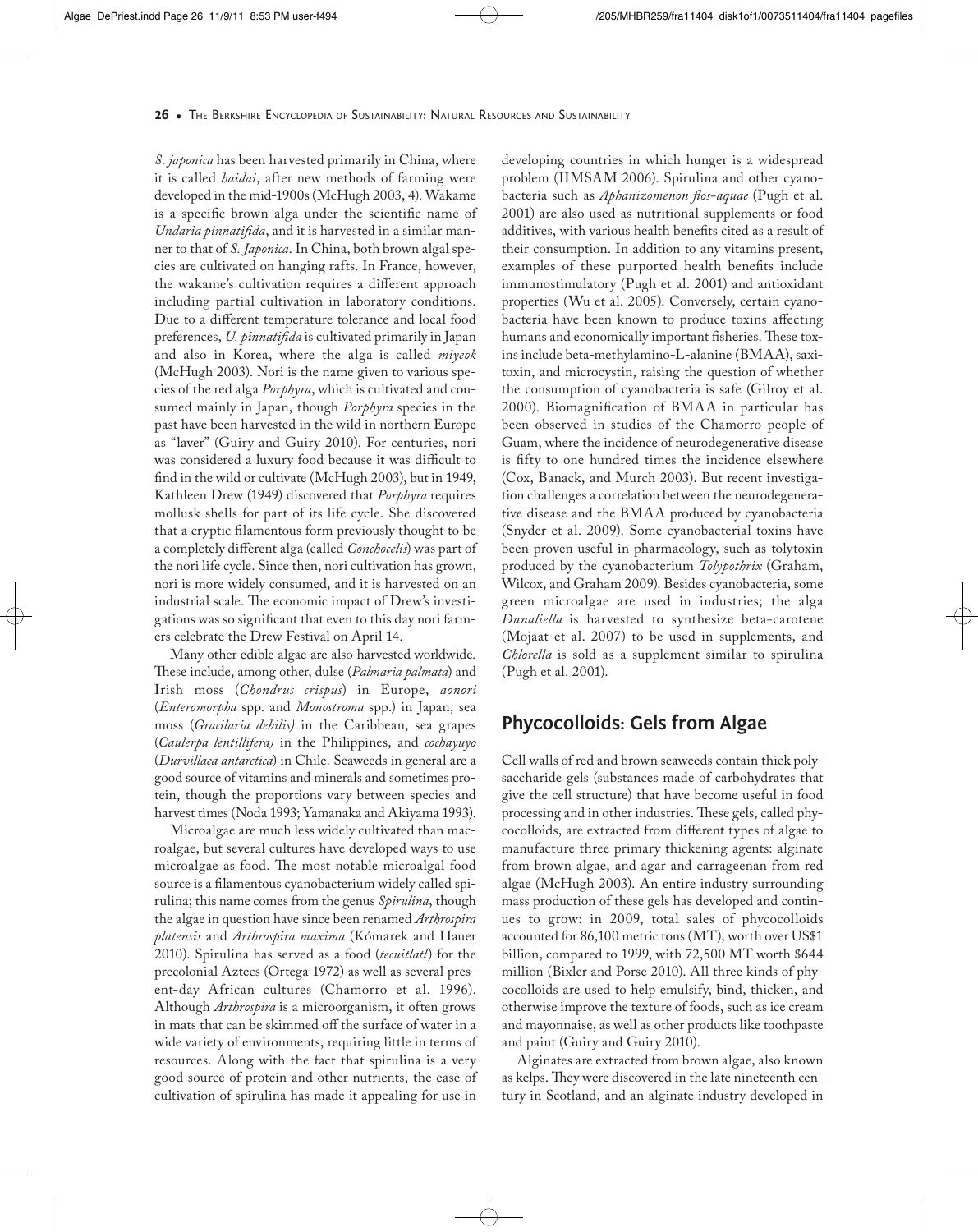the 1940s. Genera harvested to produce alginate (sometimes referred to as algin) have changed dramatically since 2000. In 1999, *Macrocystis* from the Americas and *Ascophyllum* from Europe were the most-harvested seaweeds for alginate, but the alginates extracted from these two genera are low in guluronic acid, which results in a less rigid gel (Bixler and Porse 2010). In addition, extracts of *Ascophyllum* are very dark, resulting in a product that must be bleached strongly (McHugh 2003). In 2009 the most important alginate seaweeds had shifted to *Laminaria* from Europe and Asia and *Lessonia* from South America, these two genera accounting for a total of 81 percent of seaweed harvests by weight. Combined, *Macrocystis* and *Ascophyllum* accounted for 58 percent of harvests in 1999, but by 2009 the amount had dropped to only 8 percent (Bixler and Porse 2010). *Laminaria japonica,* also called *Saccharina japonica* (Guiry and Guiry 2010), is easily the world's largest maricultural crop, grown in huge quantities in China, though not all of it is used for alginate. To extract alginate, the seaweed is pulverized and heated with an alkali solution, then diluted and filtered to remove seaweed residue. The solution then is chemically treated to eventually form a paste of sodium alginate, which can be dried and sold (McHugh 2003); the average price for alginate is about US\$12 per kilogram (Bixler and Porse 2010). Alginate sales amounted to 26,500 MT and US\$318 million in 2009 (Bixler and Porse 2010), representing about 30 percent of total phycocolloid sales value. In addition to food-related applications, alginates are also used in the textile pigmentation (McHugh 2003) and papermaking industries (Bixler and Porse 2010).

Agar is produced almost exclusively from two genera of red algae, *Gracilaria* and *Gelidium*. Agar was first discovered in Japan before the seventeenth century. The agar extracted from *Gracilaria* is used in foods, but *Gelidium*  produces a high-quality agar that is crucial in bacteriology as the basis for culture media. To extract agar, the seaweed is heated in water for several hours, dissolving the agar in the water. After filtering, a jelly is produced with around 1 percent agar, which is then concentrated and dried (McHugh 2003). In 2009, 80 percent of manufactured agar was agar powder from *Gracilaria* (Bixler and Porse 2010), and most agar is produced in Asia, followed by the Americas. Of the three phycocolloid industries, the agar industry has the smallest sales volume—only about 15 percent of the total, having increased from 7,500 MT in 1999 to 9,600 MT in 2009—and the highest average price, worth about US\$18 per kilogram (Bixler and Porse 2010). Agarose, the isolated gelling component of agar, is highly important in biotechnology and can reach prices upwards of US\$5,000 per kilogram (Guiry and Guiry 2010). The market for agarose is small, consisting of less than 10 percent of the

overall market for agar (Bixler and Porse 2010), and agarose producers usually buy agar rather than processing seaweed for their starting material (McHugh 2003). Besides its scientific applications, agar can be used as a vegetarian alternative to gelatin or in baking.

Of the various carrageenans, three are commercially useful based on their chemical properties: lambda, kappa, and iota (McHugh 2003). Kappa carrageenan forms firm gels, while iota forms elastic gels; lambda carrageenan does not form a gel but thickens solutions. Carrageenans are extracted from different red algal species, and the chemical composition of the extracts varies based on the algal species used. For example, *Chondrus crispus* produces a mixture of kappa and lambda carrageenans, *Kappaphycus alvarezii* produces mainly kappa, and *Eucheuma denticulatum* produces mainly iota (McHugh 2003). The carrageenan industry has grown from a sales volume of 42,000 MT to 50,000 MT since 2000. In addition, the average price of carrageenans has risen from US\$7 per kilogram to US\$10.50 per kilogram, resulting in the total sales value of carrageenans increasing from US\$291 million to US\$527 million (Bixler and Porse 2010). The majority of seaweeds (80 percent) harvested for carrageenan belong to the species *Kappaphycus alvarezii* (commonly harvested in the Philippines), while *Chondrus crispus*, although historically important as a carrageenan source, only represents 2 percent of 2009 harvests (Bixler and Porse 2010). Carrageenan is used in processed meats to increase product yields or replace fat, in dairy products as a stabilizer, and in canned pet foods to prevent separation of fat. The Food and Agriculture Organization/World Health Organization (FAO/ WHO) Expert Committee on Food Additives determined that adding carrageenan is not a health hazard and is acceptable for daily intake (Guiry and Guiry 2010).

#### **Algae as Environmental Indicators**

Algae have proven useful as environmental bioindicators and bioassays. *Bioindicator* refers to the practice of directly examining an environmental sample, while *bioassay* refers to adding nutrients, like nitrogen and phosphorus, to different samples and examining any effects. Based on a variety of environmental factors, the types of algae present in a water sample, or the number of algal cells of some species in a sample, can be a source of information reflecting the chemical content of the environment (Graham, Wilcox, and Graham 2009). While it is possible to analyze water samples using chemical means, these methods can over- or underestimate the biologically available amount of the chemical. Round (1981) discussed many different species that can be used to measure different properties of a water sample, including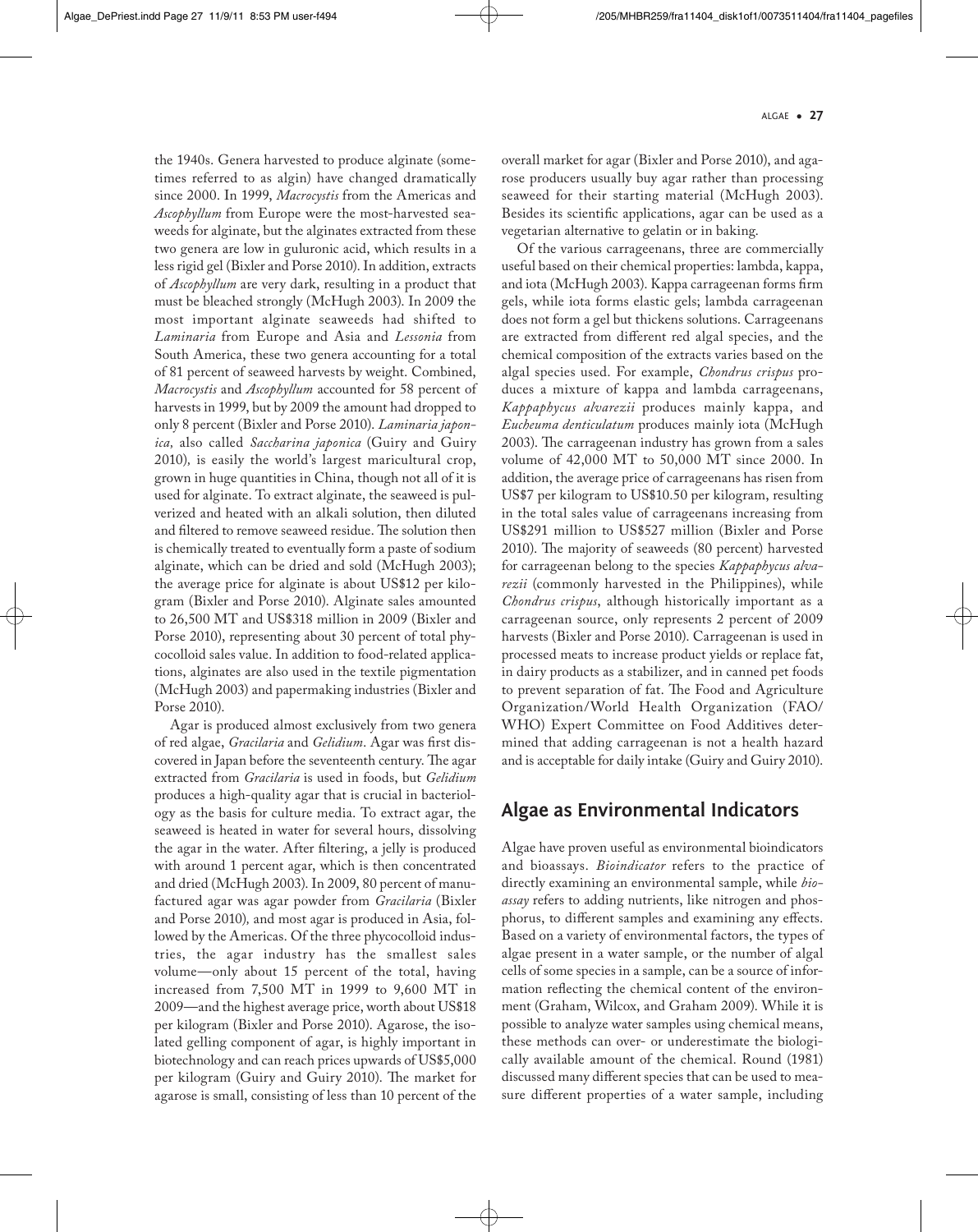*Selenastrum capricornutum*. This species is a unicellular green alga that is the most widely used alga in bioassays (Graham, Wilcox, and Graham 2009); more recently it has been established that *Pseudokirchneriella subcapitata* is the correct name for *Selenastrum capricornutum* (Guiry and Guiry 2010). Many other studies use multimetric analyses of the phytoplankton (i.e *.* microalgae), based on abundance of different groups of algae or the presence of certain algal molecules, like chlorophyll *a* (Lacouture et al. 2006). With recent advances in genomics, the concept of an "ecogenomic sensor" has arisen, which is a device that can be placed in an environment and continuously take samples, analyzing the DNA present to detect organisms or genes over time (Scholin 2010). New technologies may soon be used regularly to remotely detect certain algae that have been shown to produce harmful algal blooms (HAB), toxins, or other deleterious environmental effects (Scholin et al. 2009).

## **Algae in Biofuel Production**

Biofuels are a renewable resource and an alternative to the use of fossil fuels. Currently the primary biofuel industry is based on the production of ethanol from plant biomass, including corn (maize) and sugarcane (Demirbas and Demirbas 2010). Bioethanol is often mixed with gasoline in various concentrations to reduce the need for fossil fuels; in the United States, gasoline is mandated to contain up to 10 percent ethanol (RFA 2010), while in Brazil, 25 percent ethanol or higher is standard. There are several challenges with the production of biofuels from these crops, however, including competition with human food production (i.e., "food vs. fuel"), destruction of natural environments, and differences in greenhouse gas emissions between bioethanol and regular gasoline (UNEP 2009). The use of algae as a source for biofuels could provide a solution for some of these problems (Clarens et al. 2010). The algae used to produce biofuels are not food crops, and they would therefore not be involved in the food vs. fuel debate. Also, algal bioreactors can be built on unused land unsuitable for farming (i.e., deserts), which would not lead to deforestation (Greenwell et al. 2010). Algal bioreactors require large quantities of nitrogen, phosphorus, water, and carbon dioxide added to the system in order to be efficient, but their carbon footprint can be greatly reduced when built in conjunction with a wastewater treatment plant (Greenwell et al. 2010), a residual source of nitrogen and phosphorus. Many different processes can be used to make biofuels from microalgae, including the production of biodiesel, a fuel created from naturally occurring lipids that can completely replace petroleum-based diesel fuel used in transportation. Oil is reacted with methanol to produce methyl esters, which

are then used as fuel, and glycerin is produced as a byproduct (Chisti 2007). The oils currently used to produce biodiesel can be obtained from several different sources, including large-scale rapeseed farms, waste vegetable oil from food factories and restaurants, and algal bioreactors. Many different kinds of microalgae produce large amounts of lipids naturally; the algae are then pulverized, releasing the oil. In this process, algae yields a high percentage of oil compared to oil crops like rapeseed or soybeans. Combined with the high volume of algae production, as well as the advantages of algal bioreactors, algal biodiesel has great potential as a renewable, carbonneutral energy source. Due to the limited amount of research on the subject, however, the economic feasibility of mass production of algal biodiesel is uncertain (Scott et al. 2010). Other applications of algae in biofuel production involve hydrogen gas, which can be used as a fuel itself (Hankamer et al. 2007; Kruse and Hankamer 2010) or mixed with carbon monoxide to produce syngas, which is used to produce diesel fuel by the Fischer-Tropsch synthesis (Demirbas and Demirbas 2010).

#### **New Trends and Implications**

Algal resources will play a significant role in our planet's welfare during the next decades. Previous and current models of algal utilization have made use of *exterior* conditions in order to improve algal crops and/or harvesting. The new models, however, are instead altering *internal* conditions to permanently modify the algal DNA. Algal transgenics, or the transformation of algal cells using genetic engineering techniques, is a new and rapidly evolving biotechnological field. With the advancements of algal genomes and innovating biotechniques it has been possible to "synthesize" algal cells with desirable traits. These "synthetic organisms" are a reality, and new patents have been already filed (Walker, Collet, and Purton 2005). Depending on the desired commercial product (Hallmann 2007; Cardozo et al. 2007), efforts are being made to create algal cells to function as cell-factories (León-Bañares et al. 2004). Several companies are applying transgenics technologies to improve algal cells and their commercial products (Waltz 2009) and "next generation biofuels" (SGI 2010). The new field of algal transgenics is not without difficulties: biotechnology and genetic engineering problems as well as public awareness and biosafety concerns need to be addressed (Hallmann 2007). But if the promise of "the green gold" becomes a reality in the next years, algae will undoubtedly alleviate many concerns for the near and distant future of the human race.

> Juan LOPEZ-BAUTISTA and Michael S. DePRIEST **The University of Alabama**